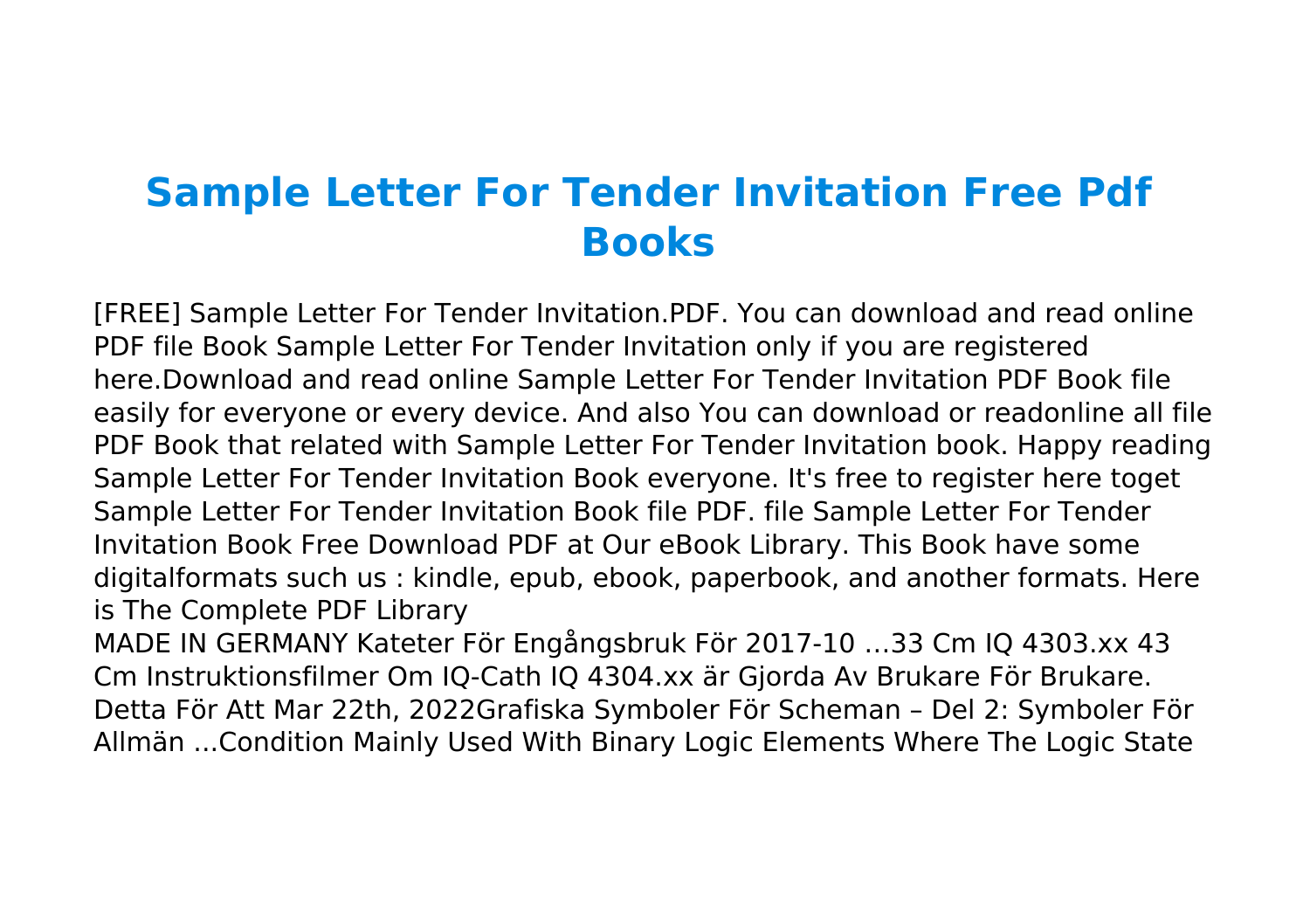1 (TRUE) Is Converted To A Logic State 0 (FALSE) Or Vice Versa [IEC 60617-12, IEC 61082-2] 3.20 Logic Inversion Condition Mainly Used With Binary Logic Elements Where A Higher Physical Level Is Converted To A Lower Physical Level Or Vice Versa [ Jun 12th, 2022TENDER DOCUMENTS INVITATION TO TENDER FOR PROVISION OF ...Scope Of Works. It Is Expected That The Tender Documents Will Be Submitted To Be Received By Save The Children On Or Before The Closing Day Stated Above. 2.1.3. Current Contracted Suppliers Are Also Invited To Submit Their Bids. 2.2. Submission Of Application 2.2.1 The Tender Documents Shall Be Submitted In Sealed Envelopes Marked With The Tender Jun 10th, 2022. TENDER NOTICE AND INVITATION TO TENDER CONTRACT …The Closing Time For Receipt Of Tenders Is 11h00 On 30 April 2021 At The Offices Of The KZN Department Of Transport Located At 172 Burger Street Pietermaritzburg. Telegraphic, Telephonic, Telex, Facsimile, Ele Jun 24th, 2022TENDER SPECIFICATION INVITATION TO TENDERINVITATION TO TENDER N° EEAS-0002-DELMUSV-SER-DIR-2013 1. Introduction Service Contract N° EEAS-0002-DELMUSV-SER-DIR-2013 Is Intended To Provide The Delegation With The Maintenance Of The Existing Photocopiers (see Attached List) Of The Delegation Of The European Union To The Republic O Jun 12th, 2022SITUATION VACANT TENDER Tender Invitation FOR A …Jul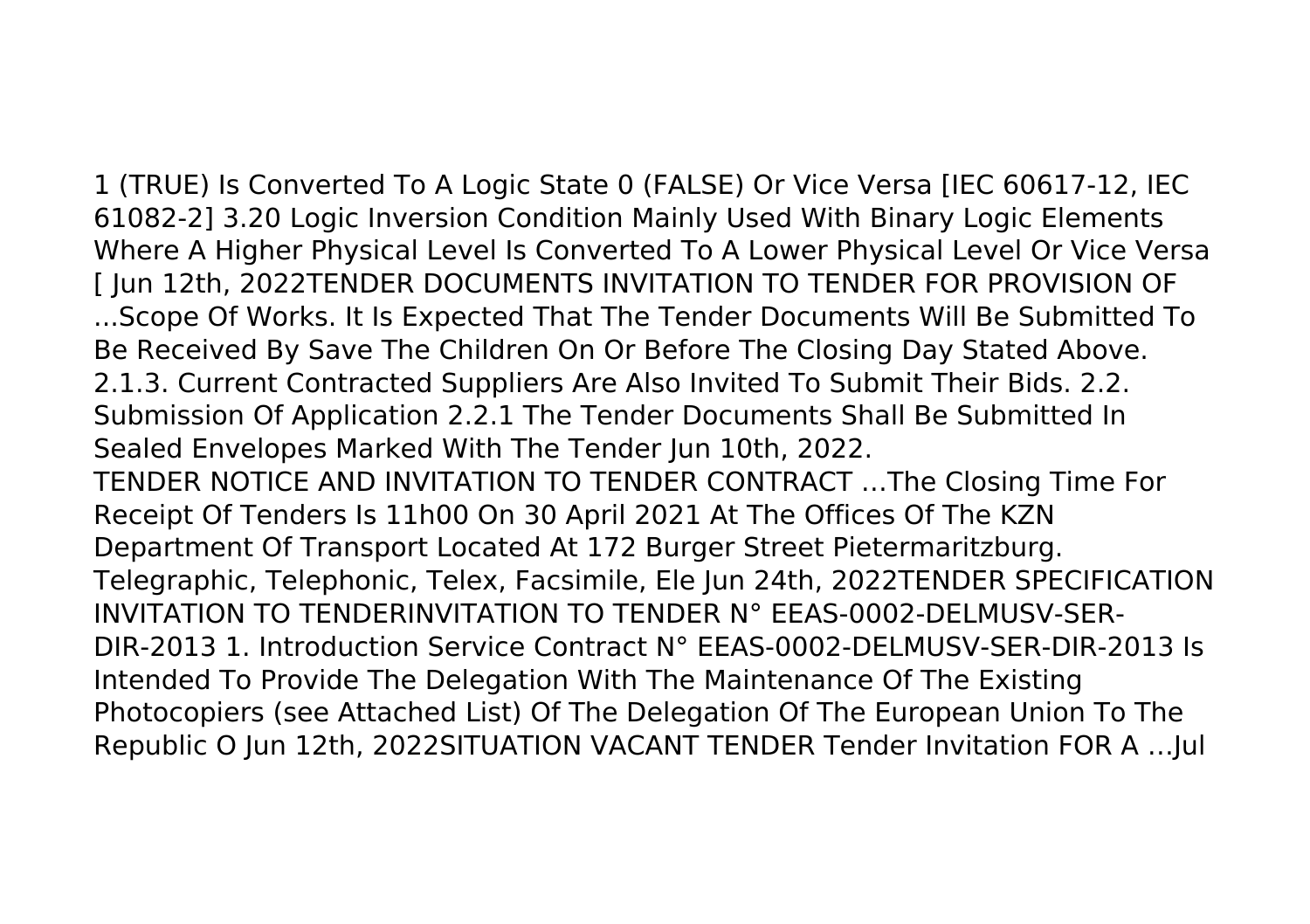26, 2021 · 1. Complete Portfolio Of The Property Available For Leasing 2. Property Title 3. Photocopy Of Owners Identity Card 4. Proposed Date For Building Handover 5. Telephone Number To Contact The Owner The Bids Should Be Submitted In A Wax Sealed Envelope No Later Than 12:00 Noon On 3 Augus Jun 18th, 2022. SAMPLE INVITATION TO TENDER ADVERTISEMENT …O Prepare A Request For Proposal Or Quotation Identify Potential Software Vendors O Next Step Is To Contact Potential Vendors O An RFP Will Help Vendors To Identify Solutions O Various Sources Of Information On Suppliers O Retaile Feb 13th, 2022SAMPLE - SAMPLE - SAMPLE - SAMPLE SAMPLE - SAMPLE - SAMPLE - SAMPLE - SAMPLE - SAMPLE SAMPLE - SAMPLE - SAMPLE - SAMPLE SAMPLE - SAMPLE - SAMPLE - SAMPLE Nationality - Ex: American/USA Your Birthday Country Of Birth If You Had Other Citizenship At Birth Day, Month, Year City & State First And Middle Name This Is A SAMPLE Application. Your D May 16th, 2022NOTICE INVITING TENDER (NIT) (e-Tender)NOTICE INVITING TENDER (NIT) (e-Tender) 1.1 GENERAL 1.1.1 Name Of Work: National High Speed Rail Corporation Ltd. (NHSRCL) Invites Online Open Etenders From Eligible Applicants, Who Fulfil Qualification Criteria As Stipulated In Clause 1.1.3 Of NIT, For The Work Final Jun 25th, 2022. E-Tender - Notice Inviting TenderE-Tender - Notice Inviting Tender Tender No.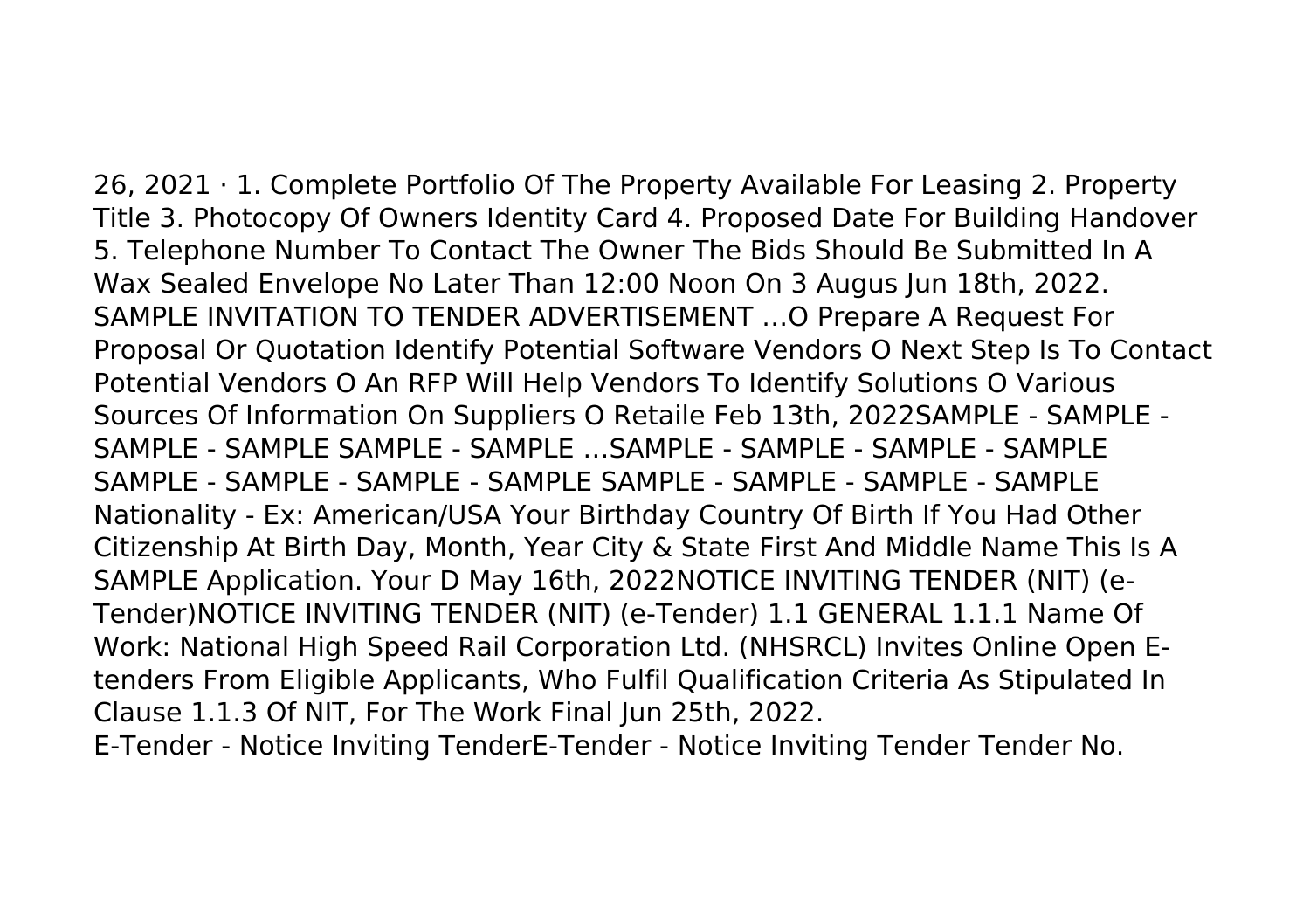1/SOURA 200MWp/2019-20 DATED: 5.9.2019 State Nodal Officer, "SOURA" Project, KSE LTD., Invites Competitive Bids For Empanelment Of EPC Contractors And Developers On EPC And Tariff Basis For The Design, Supply, Installation, Testing And Commissioning Of Grid Tied Rooftop/Ground Mounted (within ... Jan 18th, 2022TENDER SUMMARY TENDER FOR THE PROPOSED DESIGN, SUPPLY ...1. The Purpose Of This Tender Is To PROPOSED DESIGN, SUPPLY, DELIVERY, INSTALLATION AND MAINTENANCE OF NEW DIESEL ENGINE GENERATOR SET FOR TELEKOM MALAYSIA BERHAD In A 3 Years (Installation) And 2 Years (Maintenance). 2. The Scope Of Works Covered By This Specification Includes The Design, Supply, Delivery, Installation, Testing, Jun 13th, 2022TENDER SUMMARY TENDER FOR THE SUPPLY, DELIVERY ...TENDER FOR THE SUPPLY, DELIVERY, INSTALLATION, TESTING, COMMISSIONING, TRAINING, MAINTENANCE AND SUPPORT SERVICES OF CERTIFICATION AUTHORITY (CA) TECHNOLOGY REFRESH Tender Ref: IT/2021/T/02/A1H/TMCA TECH REFRESH 1. Telekom Malaysia Berhad Ia S A Licensed Certification Authority (CA) Service Provider In Malaysia Since 2013. Jun 18th, 2022. STORES/WESTERN RLY Tender Document For Tender No ...Jan 05, 2016 · 2 Pl. See Para 2.0,3.2,3.5.4 And 3.5.5 Of Part B Of Special Conditions And Instructions For Guidance Of Contract Amendment No 2 July 2014 For Tender Document Cost. 3 Bulk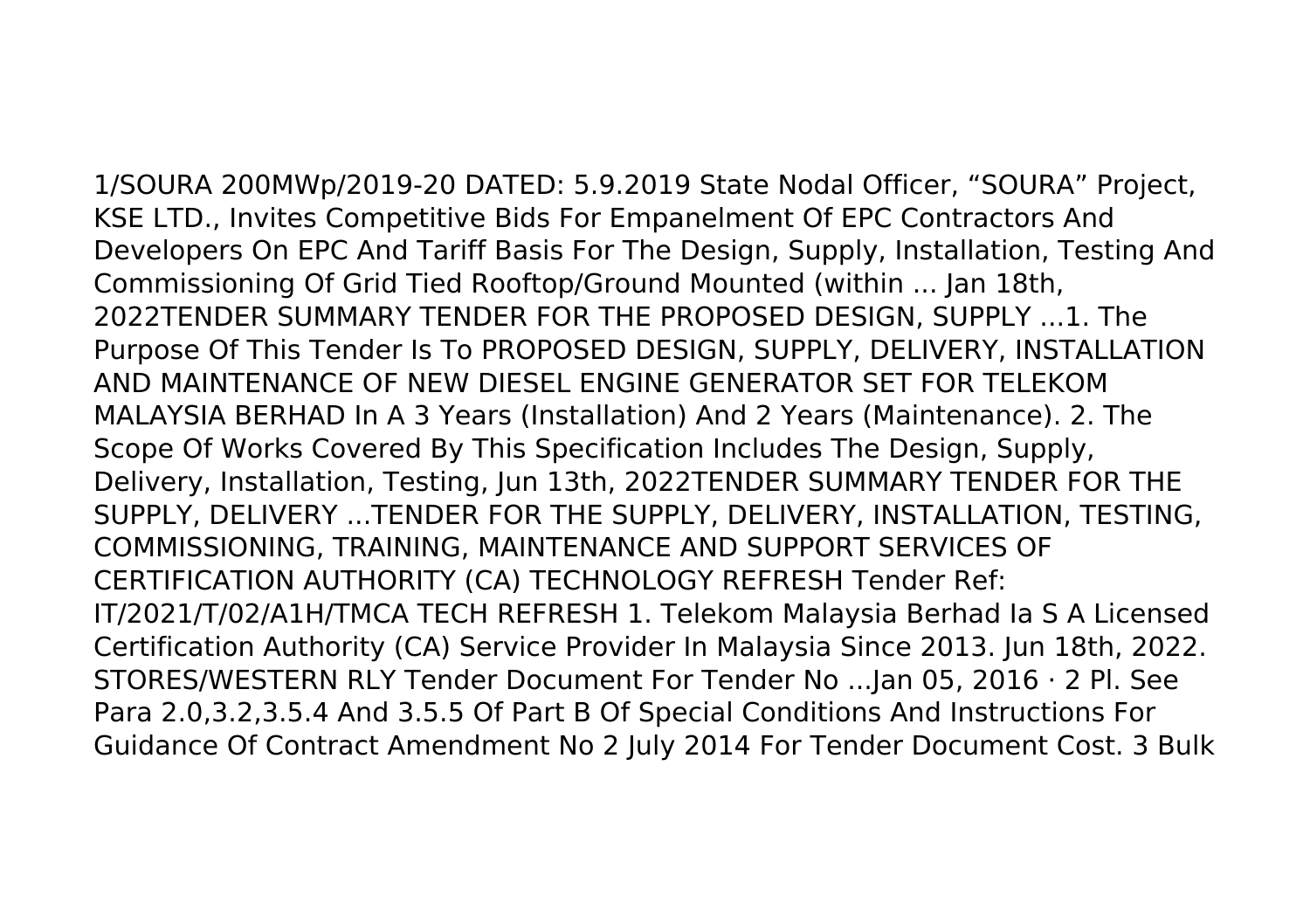Procurement Is Reserved To Be Procured From DLW Approved Sources Special Condition May 25th, 2022STORES/SOUTHERN RLY Tender Document For Tender No ...Sep 22, 2015 · 1 SUPPLY TO BE AS PER SPECN. C. Special Conditions And Checklist For Bidders ... However, Data/details In NIT/Tender Document Is Updated Duly Incorporating All Corrigenda Issued. S.No. Subject Description Corrigendum Date/Time No Corrigendum(s) To Display Note: This Tender Is Governed By Ter Feb 21th, 2022STORES/DLW Tender Document For Tender No : 061512770 …Jun 08, 2015 · S.No. File Name Document Description 1 10661493\_a.pdf DRAWING 2 EMS\_0619\_F.PDF SPECIFICATION Corrigenda Note: Details Of Corrigendum Are Shown Below. However, Data/details In NIT/Tender Document Is Updated Duly Incorporating All Corrigenda Issued. S.No. Subject Description Corrigendum May 6th, 2022.

RINGKASAN KEPUTUSAN TENDER KOD TENDER: 13/2015Kurikulum Standard Sekolah Menengah (kssm) Tingkatan 1 Pembekalan Mulai Tahun 2016 (kegunaan Mulai Tahun 2017) Bahasa Arab Tingkatan 1 Keputusan Mesyuarat Lembaga Perolehan Kementerian Pendidikan Malaysia Bagi Ju Jan 3th, 2022NUPCO TENDER: NPT 0042/20 TENDER NAME: GENERAL …Japan Olympus Shockpulse-se Lithot Egsplsr 60 4229510004300 Lithotripsy Ultrasonic Invasive Salehiya Trading Co. Japan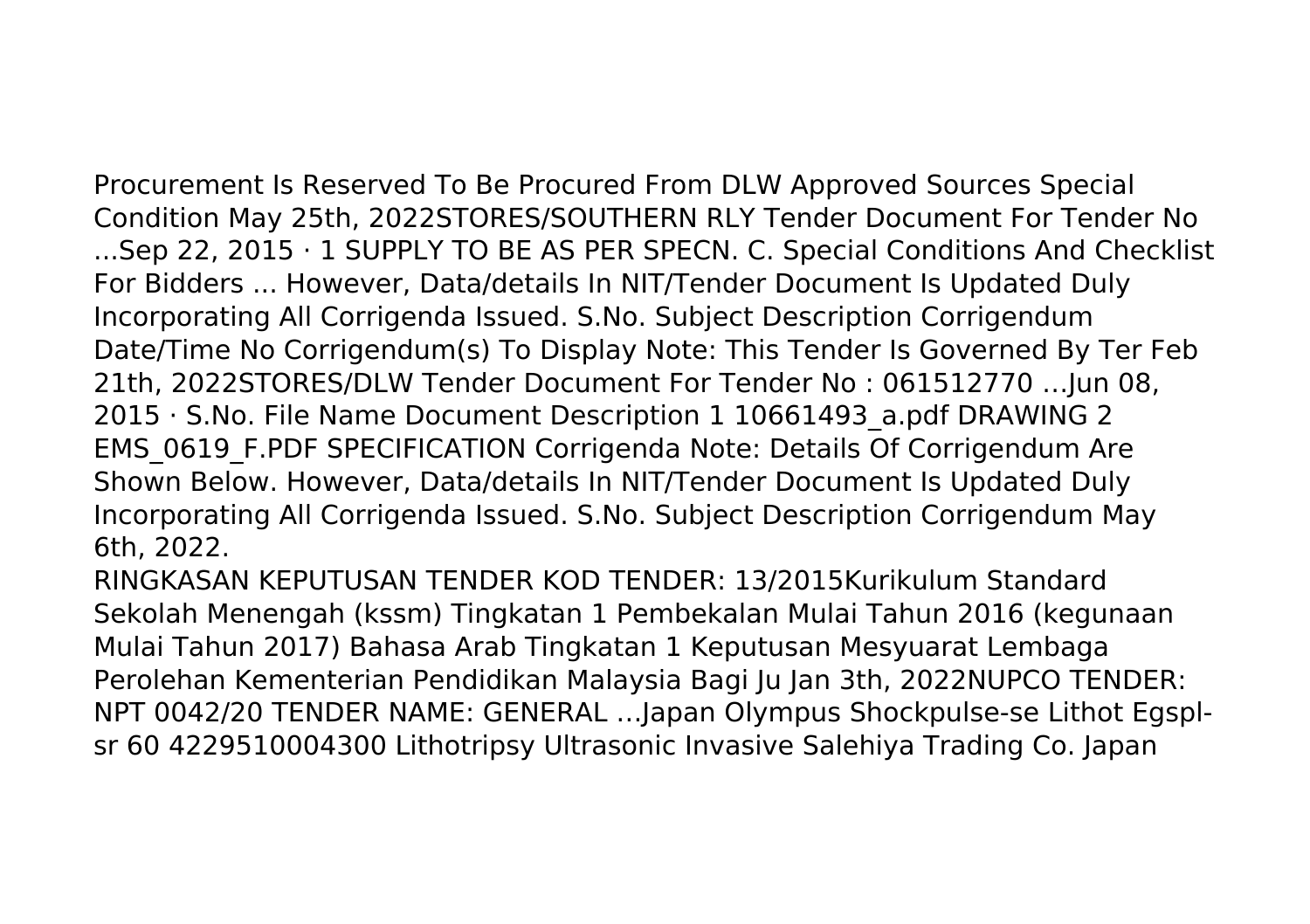Olympus Shockpulse-se Lithot ... 63 4229510004400 Microscope Surgical Ent Al-jeel Medical & Trading Co. Ltd Germany Haag Streit Ent Microscope Ent Mi Apr 5th, 2022NUPCO TENDER: NPT 0005/20 TENDER NAME: DENTAL …Medit I500 Cad Cam 2 4215160002800 Dental Cad-cam Integrated System Al-jeel Medical & Trading Co. Ltd Pm7 Complete System Liechtenste In Ivoclar 689240es Cad Cam 3 4228000005100 ... Dolphin Usa Dolphin Dolphin Itemized . Nupco Tender: Npt 0005 Apr 24th, 2022.

Note: LT-Limited Tender, PT-Public Tender, TPT-Two Part ...TUFLINE 2-Way Sleeved Plug Valve Model: 067 Size: DN 25 (1") UPT 20/12/19 Single Part 10/1/2020 21,XOMOX SANMAR LIMITED L1 HRPU/NFC/ ENG/16811/ 20-21/208 Dtd., 2/7/2020 XOMOX SANMAR LIMITED, CHENNAI, 767561.0030/11/20 6 HRPU/NFC/ GEN/15292 Polyester Webbing Slings 2000(L)x 7mm(Thk) X 50mm(w) Jun 14th, 2022REQUEST FOR TENDER Request For Tender No. 1443 Supply …Steel Pipe, Fittings And Specials, Shall Conform To The Following Standard Specifications: AWWA C200 - Standard For Steel Water Pipe 150 Mm And Larger ASTM A415 AWWA C208 - Standard For Dimensions For Steel Water Pipe Fittings Jun 13th, 2022NUPCO TENDER: NPT 0013/19 TENDER NAME: LAB …110 4115000016300 Incubator Anaerobic No Quote 111 4115000016500 Incubator Co2 With Cylinder & Regulator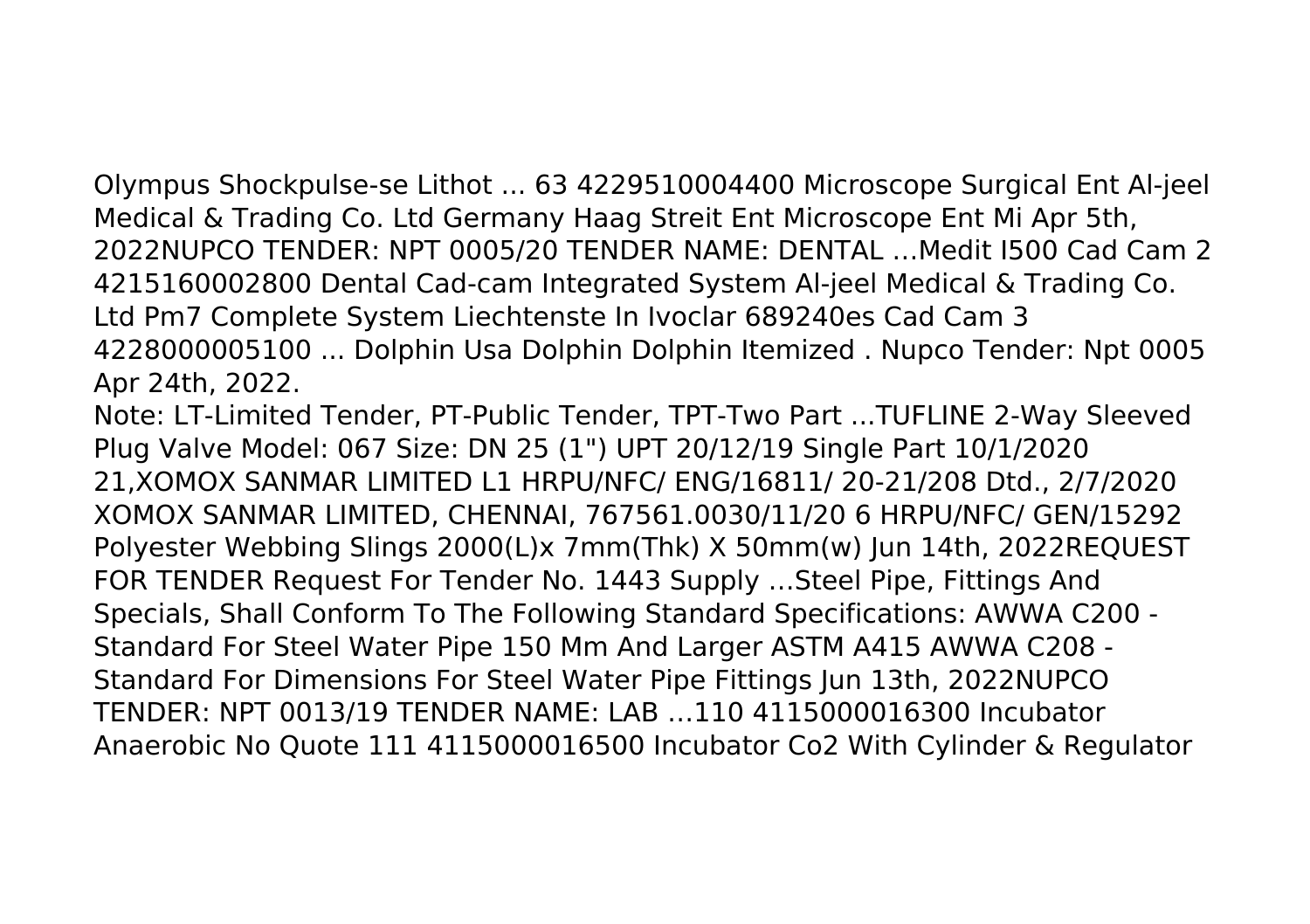Bayouni Trading Company Usa Nuaire Inc. Nu-5700e Nu-5700e 112 4115000016800 Incubator Platelets Bayouni Trading Company Usa Helmer Scientific Pc900-pro 5410090-1-saso Feb 22th, 2022.

Tender No. Tender Description Procurement Service Contract ...Chloride Exide Kenya Ltd Contract Signing Contract Signing Unit Rates NOCK/PRC/03(1428) 2018-2019PROVISION OF RETURN AIR TICKET LODWAR- ... HOUSE FROM 25 TH TO 27 JUNE 2019 ... Ng'ang'a Advocates One-off One-off Ksh.400,000.00 Inclusive Of VAT NOCK/PRC/15(563)2018-2019PROVISION OF LEGAL SERVICES FOR Mar 21th, 2022NUPCO TENDER: NPT 0013/20 TENDER NAME: GENERAL …44 4229510001500 Electrical Dermatome Zimmer Biomet Asel Al Arabia Ltd Usa Zimmer Biomet 00-8821-001-00 45 4218190001700 Detector Blood Flow Al Khateeb United Trading United Kingdom Other\_huntleigh Dmxr … Mar 12th, 2022Tender Title : Tender Ref. No. : 1920/PHL/WR/MAT/LP/TE-022The Details Of Calibration Of Items For One Year Are Given Below : S/N DESCRIPTION APPROX.QTY 1 Calibration For Alco Sensor IV Model/Make Intoximeters Inc. St. Louis Mo. Version No.236C With Proper Calibration Mar 6th, 2022.

Tender Notice/Quotation Enquiry NOTICE INVITING TENDER …Sealed Tenders In Two Parts Are Invited From Eligible Bidders For Procurements Of Directional Control